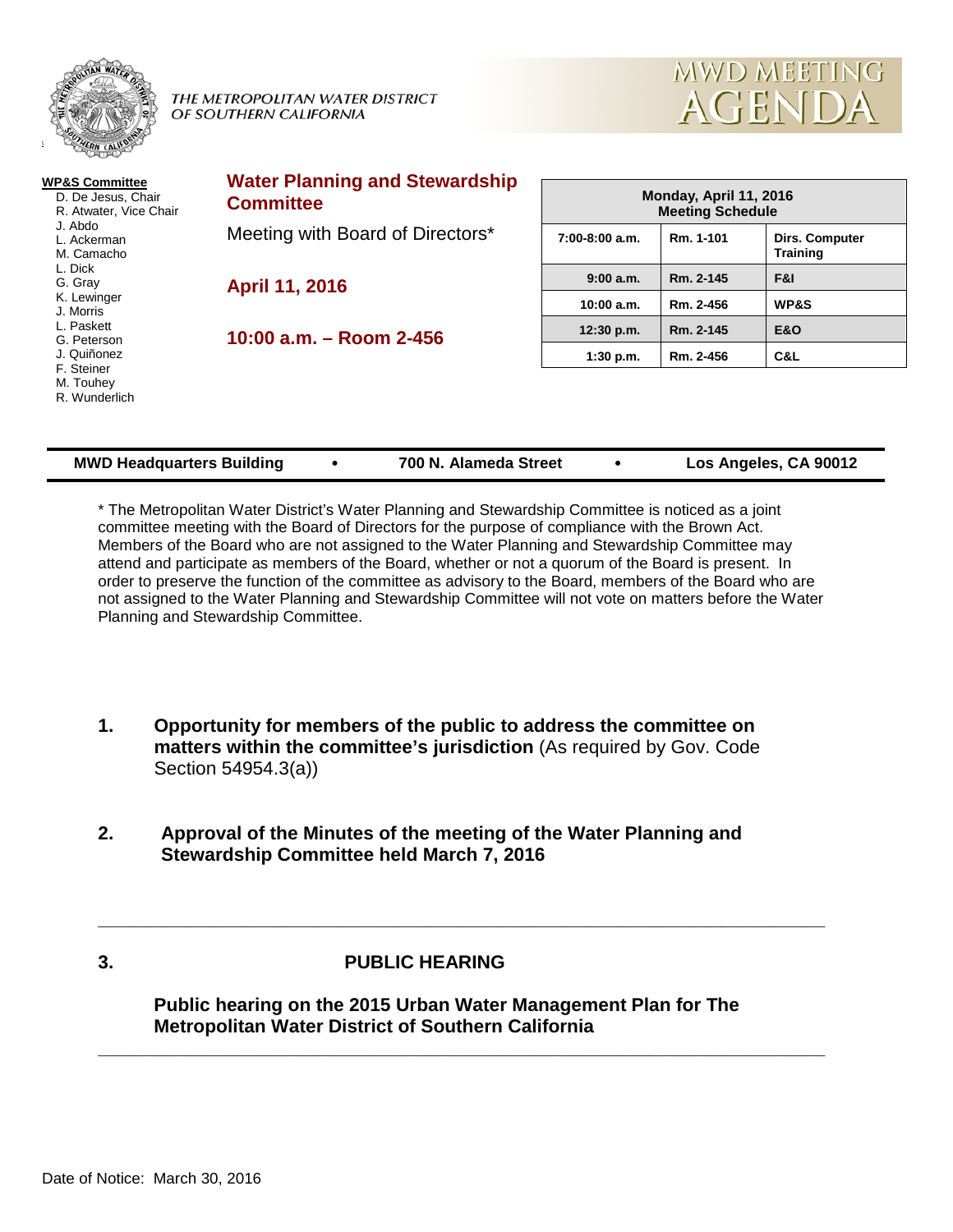# **4. CONSENT CALENDAR ITEMS — ACTION**

None

# **5. OTHER BOARD ITEMS — ACTION**

**8-9** Authorize process for management of Metropolitan's lands in the Palo Verde Irrigation District

**Recommendation:**

**Option #1:**

**Adopt the CEQA determination that the proposed action is not defined as a project, and**

**Authorize staff to pursue new leases on all Metropolitan-owned lands in the Palo Verde valley through a generalized request for proposals process, with lease terms to meet Metropolitan's objectives for consumptive water use and positive revenues, and bring such leases back to the Board for final approval.**

# **6. BOARD INFORMATION ITEMS**

**None** 

### **7. COMMITTEE ITEMS**

- a. Conservation update
- b. Oral report on Water Supply and Drought Management
- c. Update on 2016 water transfer activity

# **8. MANAGEMENT REPORTS**

- a. Bay-Delta Matters
- b. Colorado River Matters
- c. Water Resource Management Manager's report